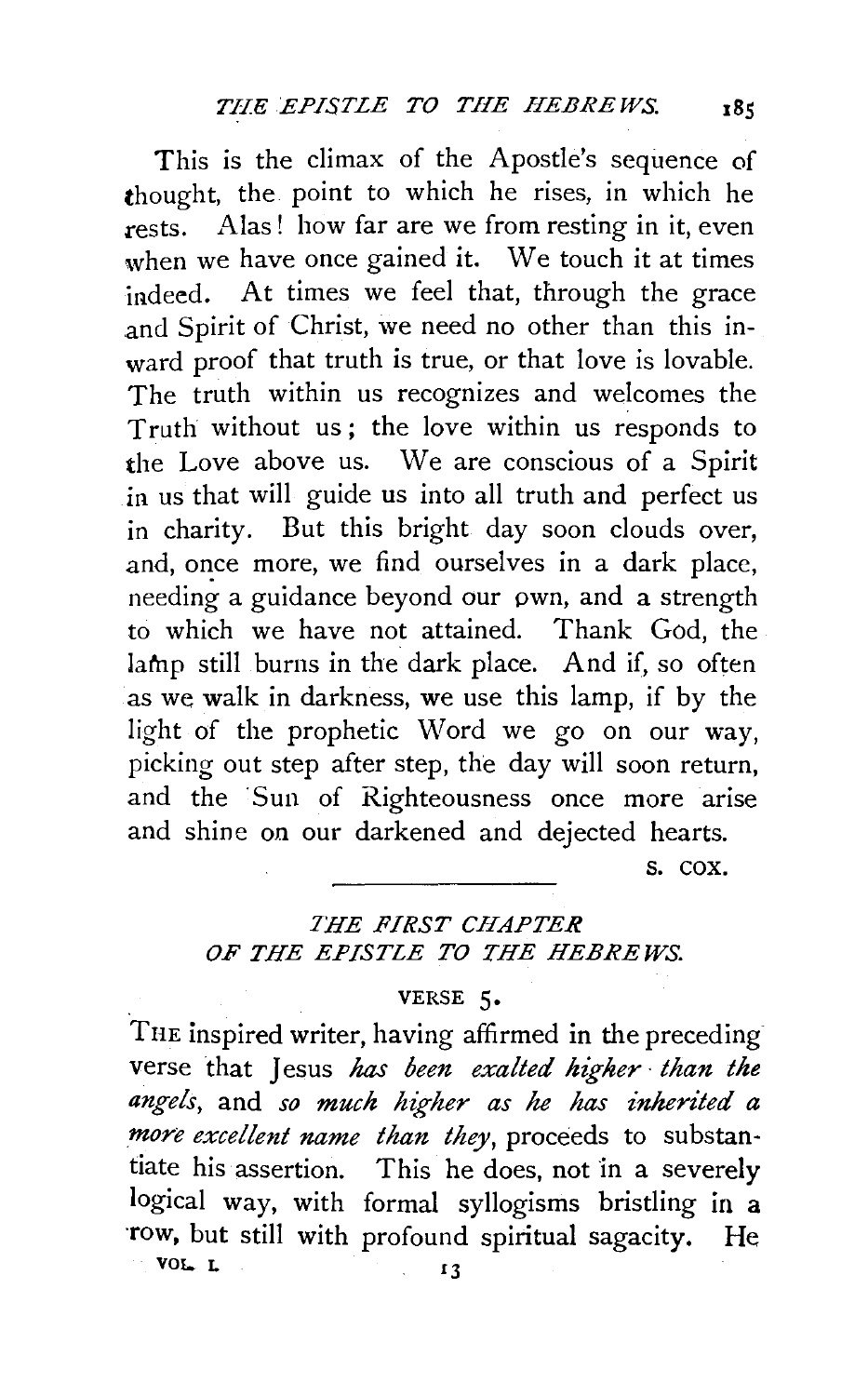reasons from the Old Testament Scriptures, and mingles skilfully, as he proceeds, embellishment with argument. Led by the unerring instinct of an orator, he marshals felicitously the passages which he quotes, so that they form, as they stretch along to the conclusion of the Chapter, not so much a battlearray of argument, as a triumphal procession of mingled demonstration and illustration ..

Beginning. with the concluding idea of his affirmation, *he has inherited a more excellent name than they,* he first of all establishes its validity, and then proceeds to authenticate . and emphasize the other part of his complex asseveration, which has reference to the transcendent dignity and glory of our Saviour.

Is it true, then, that Jesus *has,* as a matter of fact, *inherited a more excellent name than that of the*  angels? It is, says the inspired writer; for unto *which* of *the angels did he ever say,-*

*Thou art my Son* ;

*This day have I begotten thee ?* 

The interrogation is, as in so many other cases, equivalent to a strong negation. *Never has it been raid by God to any one of the angels,—* 

*My son art thou,* 

*I this day have begotten thef!.* 

Never, so far at least as statement or hint in 'the. volume of the Book' is concerned  $:$  -and it is Biblical evidence alone that the writer takes into account. Never, moreover, *could* such language have been employed in its highest and truly normal acceptation ; for the begotten Son must be partaker of the very nature of the Father.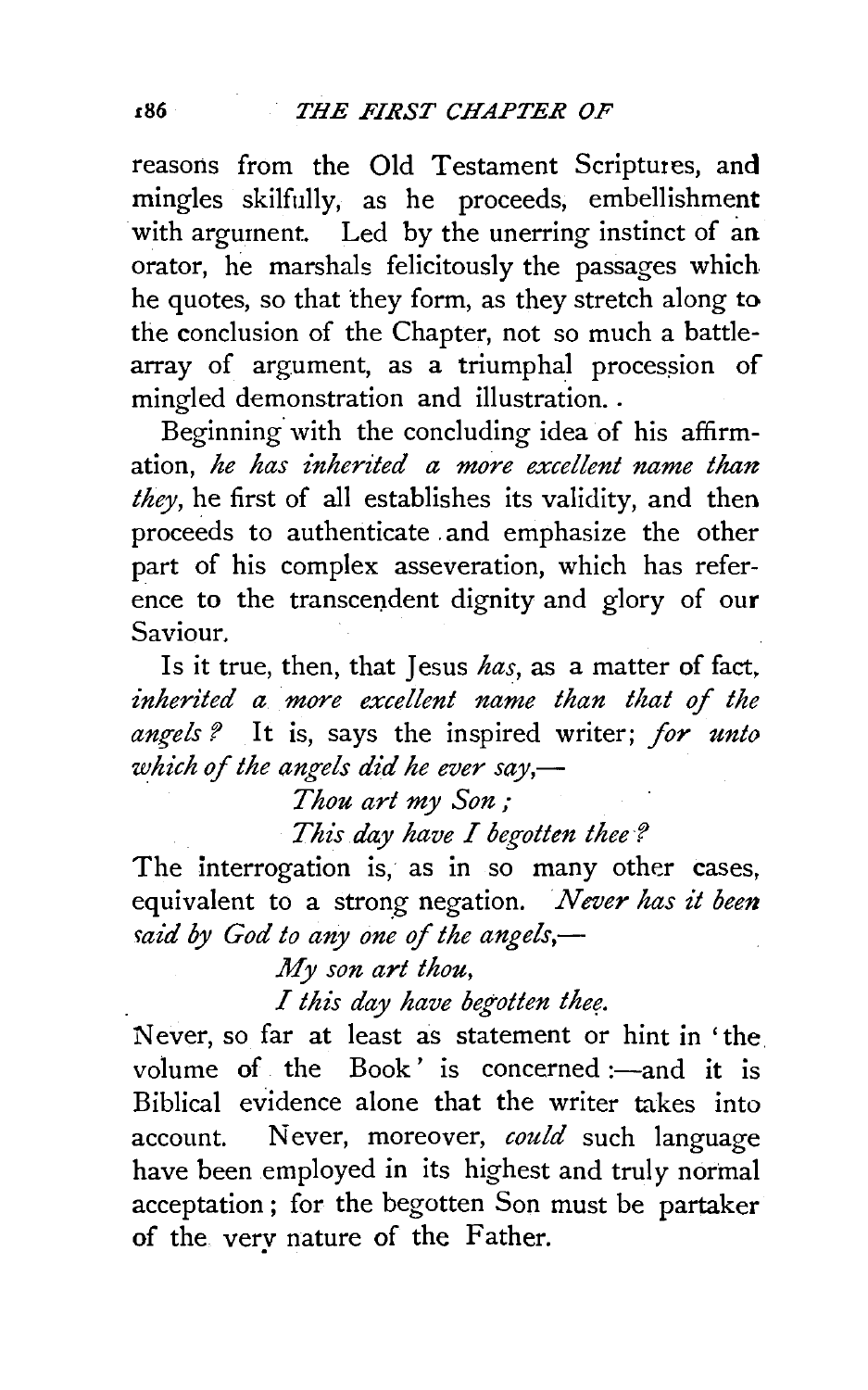In the expression, *said' he' at any time?* there is no pronoun in the original corresponding to the English *'he.'* Hence J. Cappel would interpret the verb impersonally,-was *it ever said?* Sykes, again, would supplement the expression thus, *did*  • *the Scripture' ever say ?* But both devices put the phraseology to intolerable torture. The natural nominative is just the pronoun representing 'God.' The idea of 'God' was prominent throughout the preceding sentence; and the writer's mind was so full of it, that, instead of pausing to repeat a formal introduction of it, he simply proceeds forward on the unbroken line of his own continuity of thought.

The Old Testament Scripture appealed to is the seventh verse of the second Psalm. And the force of the appeal hinges on the assumption that the words quoted find their highest, if not their only, verification in the relation that subsists between the Divine Father and the Messiah, and thus in the relation that subsists between the Divine Father and Jesus.

Gottlob Paulus, indeed, takes a different view of. the writer's conception. He contends, not only that the Divine address had reference to Solomon, and Solomon alone; but also, that the writer of the Epistle to the Hebrews understood the passage so. Why, then, it might be asked, did he quote the words as applicable to Jesus, and as evidence that a more excellent name than belonged to angels was his by right ? On the principle, replies Paulus, of reasoning *from the less to the greater*. If even Solomon was God's son, *much more was 7 esus.* 

This is not, however, satisfactory exegesis, unless we be prepared to maintain that not only Jesus, but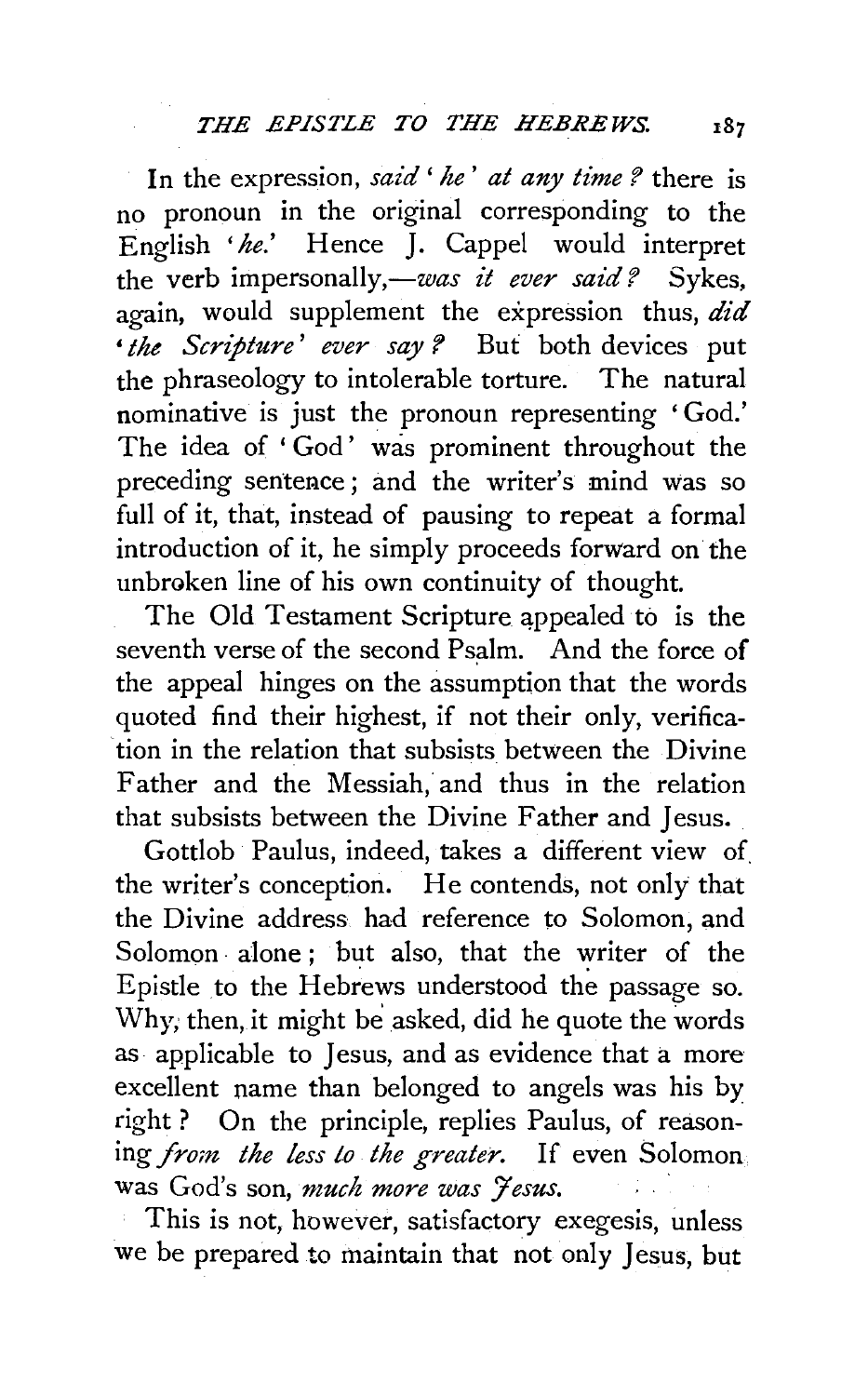Solomon also, and all others who for any reason are called *sons of God*, are, according to the Letterwriter's theology, higher in the pyramid of universal being than angels. But if that were the case, not only would the expression, *a little lower than the angels* (chap. ii. 9), be inexplicable, the angels themselves would be higher than themselves, for they too are *sons of God* in a sense corresponding to that in which Solomon and other men are sons.

Von Hofmann, like Paulus, does not regard the words of the Psalm as having an intentionally Messianic reference. Still, he does not adopt the idea of Paulus, that the inspired writer reasons *from the less to the greater.* He supposes, on the contrary, that there is nothing at all, in the words, of the nature of a logical appeal. They are not adduced *as evidence,* according to his conception. They are merely grand old words, sanctified and sublime, that lay ready to the writer's hand, where- . with to clothe his own ideas. *(Die angefiihrten Stellen nicht beweisen sollen dass Christus oder dass '.Jesus Gottes Sohn zst, noch etwas dergleichen, sondern nur dazu dienen, was der Vetfasser m£t ezgenen*  Worten sagen könnte, mit Schriftworten auszu*driicken.-ScHRIFTBEWEIS,* I. p. 152.)

But this exegesis is as objectionable as that of Paulus; for it was not mere asseveration that was needed by the faltering Hebrews to establish them in the Christian faith. It was evidence. And one indispensable element of the evidence required by them, in their peculiar circumstances, consisted in the integrity of that arch of revelation which combined into a Messianic unity time past and time present.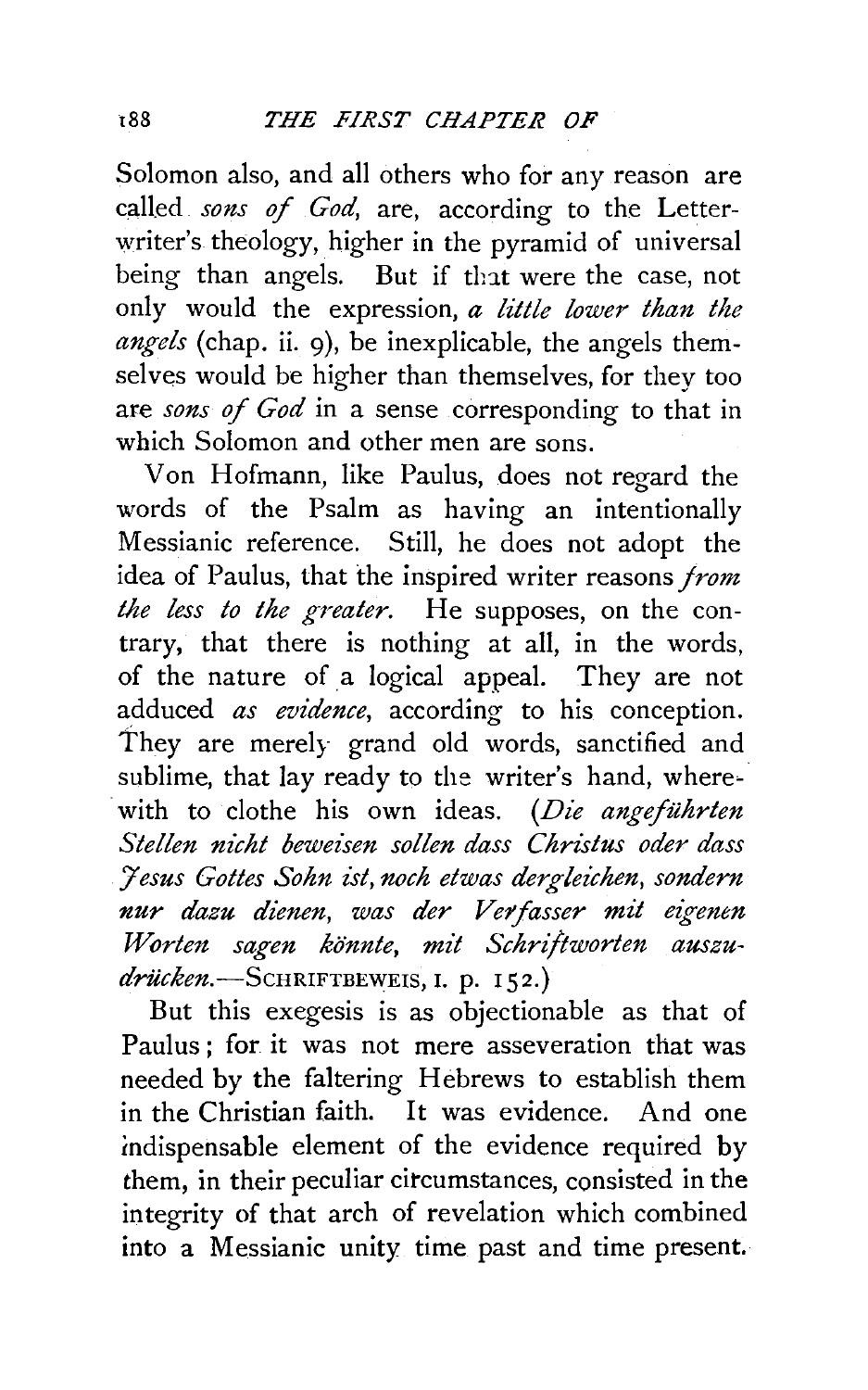.God had spoken to the fathers through the prophets, and in his utterances had stirred the hopes of the people. These hopes, bending forward, were looking out wistfully for a Deliverer to come. The arch of Messianic revelation was, so to speak, carried half way over. Thus for ages had it stood, a fragment waiting for its complement. And therefore, unless from the abutment that was resting on the professedly complementary Revelation, which consisted of the nature, character, words, and works of Jesus, there sprang backward a precisely corresponding New Testament arc, to complete in symmetry the comprehensive span, there must, the Jew would conclude, be a flaw somewhere. He would further conclude that the flaw could not be found in the Old Testament segment of the arch. With him it would be an axiom, as it was afterward with Augustine, that, *as the Old Testament lies 'patent' in the New*, so must the New lie 'latent' in the Old. Thus Old. Testament *evidence* was required for the readers of the Epistle to the Hebrews.

And, as a matter of fact, it is given. The inspired writer does not merely assert; he reasons. Hence the reason-rendering particle that stands at the commencement of this 5th verse : *'For' to which of the angels di'd he ever say* ? *&c.* 

Are we, then, to regard the second Psalm as being, in the estimation of the inspired writer, a Messianic composition? Are we to accept the quoted address of the 7th verse of the Psalm as having, according to his belief, an intentional reference to the Messiah? If so, is his belief to be regarded as intrinsically reasonable ? Or, should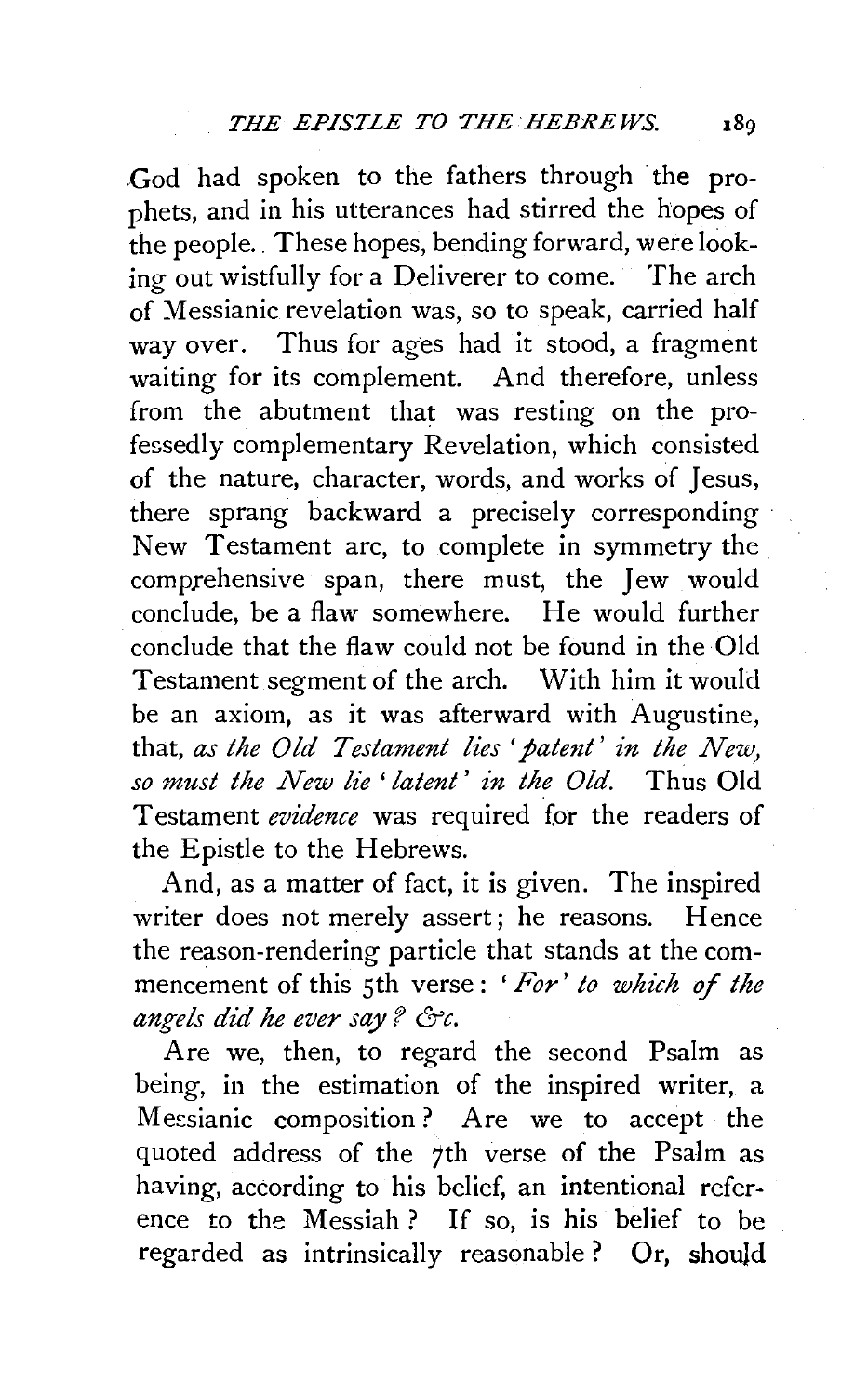it be looked upon as a Rabbinical prejudice ? Is it a belief, or is it not, which is in harmony with the possibilities and probabilities of literary activity during the Psalm-epoch of the Old Testament Dispensation?

These are questions that have for long exercised the minds of Bible - students, and never more earnestly than at the present day. Very weighty interests are at stake ; and hence reverence, candour, patient research, and comprehensive consideration are called for.

We cannot hesitate to confess to the twofold conviction, (1) that the Psalm was regarded by the Letter-writer as Messianic, and (2) that his view of its import is intrinsically reasonable and right.

There are various considerations that render it probable that the Psalm *would be regarded* by the Letter-writer as Messianic. (1) Several of the most eminent of the modern Jewish Rabbis, while themselves opposing, on the ground of expediency, the Messianic interpretation, expressly admit that it prevailed among the ancient Rabbis. *(See, among many others,* ScHoTTGEN's *·"'Jesus der Wahre Messias,"* pp. 418-423.) (2) This interpretation must certainly have prevailed among those very ancient Rabbis who shaped the opinions that were current in Jewish society during the career of our Lord. When the High Priest adjured our Saviour by the living God to tell " whether he was *the Christ, the Son of God,"* he intended to refer to the most distinctive designations of the expected Messiah. But both of the designations, which he particularized, were borrowed from this Psalm. Then  $(3)$ , the Apostles, whose understandings had been

190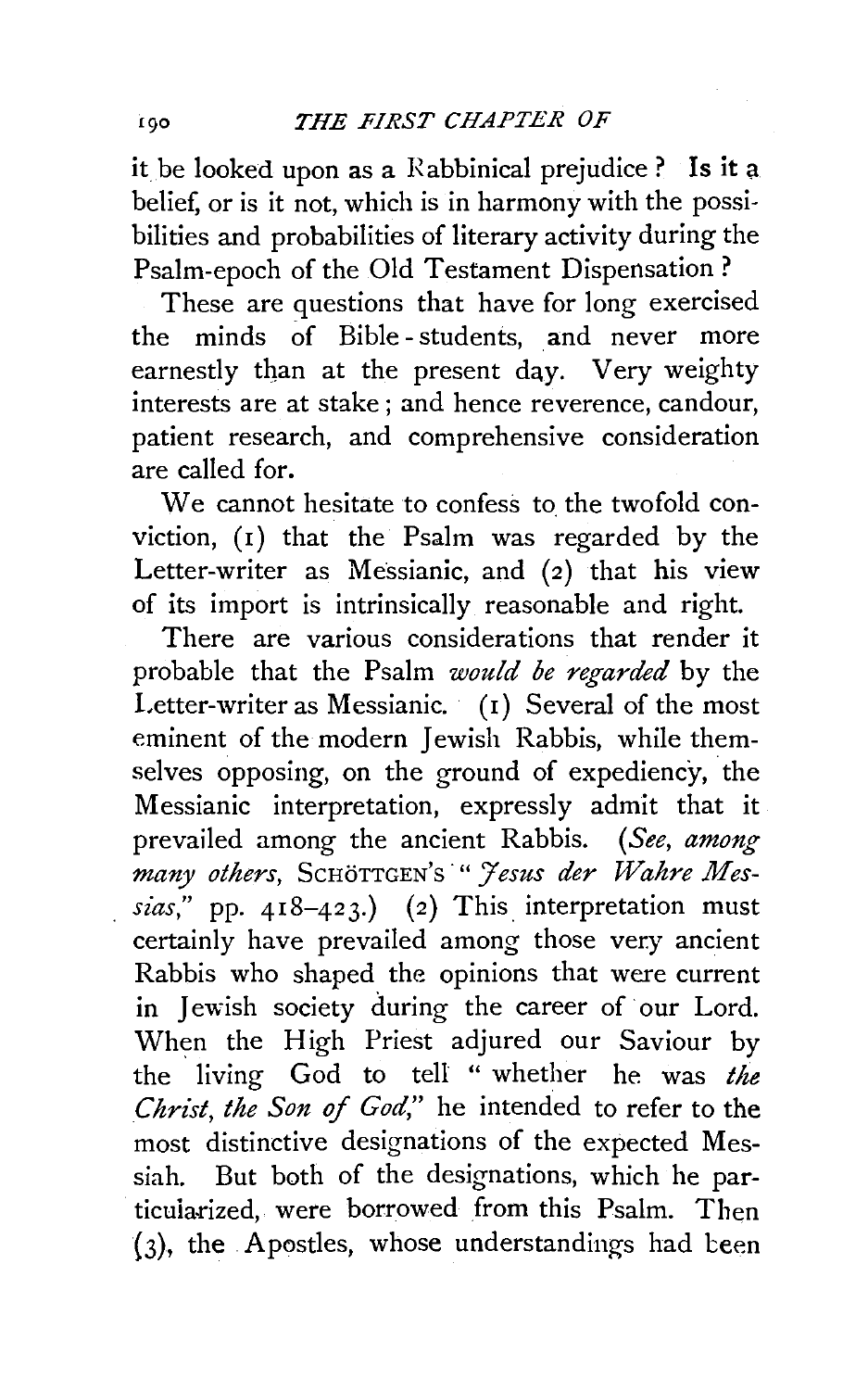opened by their risen Lord, "that they might understand *the Scriptures"* (Luke xxiv. 45), expressly quoted to one another, in a crisis-time of mutual congratulation (Acts iv.  $24-28$ ,) part of the first strophe of the Psalm as having been verified in the experience of our Lord. And (4) the Apostle Paul saw in the words, *My son art thou, I this day have begotten thee,* a representation that was equivalent to a "promise" that a Divine Saviour would, in due time, make his appearance on our earth. (Acts xiii. 32, 33·) He reasoned to that effect in the Jewish Synagogue at Antioch. Then (S) there are several references in the Book of Revelation (see chaps. ii. 27; xii.  $5$ ; xix.  $15$ ) to the retributive representations in the third strophe of the Psalm. And in these references it is *the' iron rod' of the Messiah* that is particularized.

The Messianic meaning of the Psalm seems thus to have been, during the first century of the Christian era, assumed or conceded by all parties among the Jews. And therefore it is quite probable that it would be one of the cherished beliefs of the writer of the Epistle to the Hebrews.

It is more than probable. It is certain. He quotes the Psalm as *evidence that 'Yesus' had inherited a more excellent name than the angels.* And as in thus quoting it, he is, as we have just seen, far from affecting literary singularity, it follows that, even if there might have been scope for doubt regarding his deliberate conviction, had his quotation been a solitary application of the Psalm to the Messiah, the case is now entirely different. He is just one of a great company, inclusive of all the Apostles and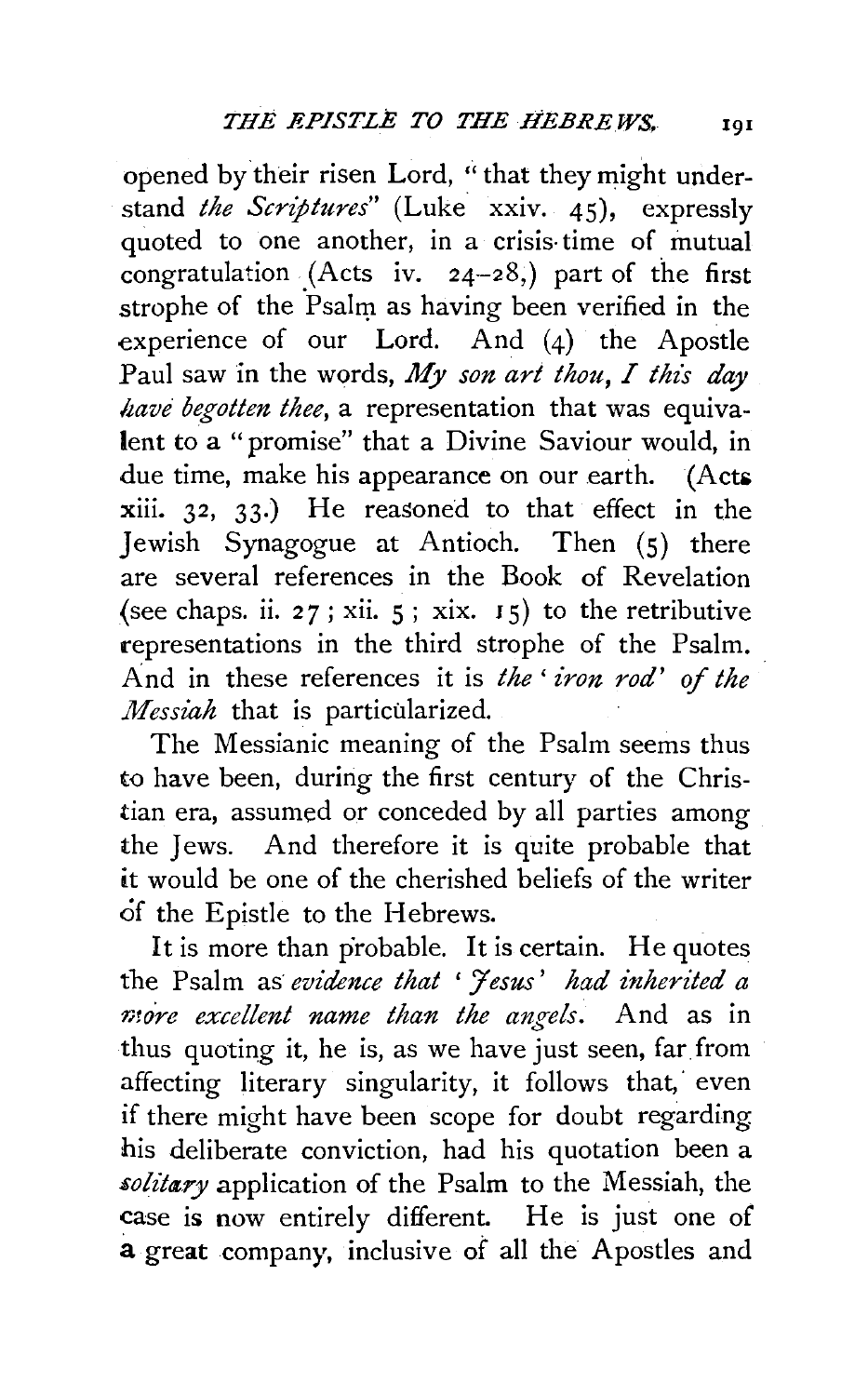their compeers, all the cotemporary Rabbis and their disciples, and, indeed, all the Hebrew people of that age. In truth, if the inspired writer had not found the Messiah in the Psalm, *he would have been most singular in his interpretation.* 

The Messianic interpretation, moreover, is intrinsically reasonable and right. Not indeed in all the phases which it has assumed under the plastic manipulations of successive generations of interpreters. That need not be imagined: Neither need prominence be now given to the immaturest and most artificial of inspiration-theories. It need not be supposed that the Psalm was, in some semi-mechanical fashion. shot through the mind of the Psalmist, as through a tube, and dropped ready-made into his hands. Surely we may take a different view, and interweave the ideas of Divine affiatus and human elaboration.

There *is a via media*. And, manifestly, there *is* some golden thread or other of Messianic reference running through the texture of the entire Old Testament.

Gustav Baur; indeed, in his fifth edition of de Wette's *Commentary on the Psalms,* intensifies de Wette's notion of ' historical interpretation,' and affirms that "Messianic references, in. the strictest sense of the expression, are not to be found in the Psalms, not even in a single instance." He means by '' Messianic references in the strictest sense," *statements which the writer himself intentionally applied, not to any actual king, but exclusively and directly to the ideal Messiah, or to Jesus Christ.*  (BEMERKUNGEN, viii. pp. 81, 82.)

This theory, manifestly 'ultra' though it be, does not exclude Messianic references of a germinal and

 $1.92$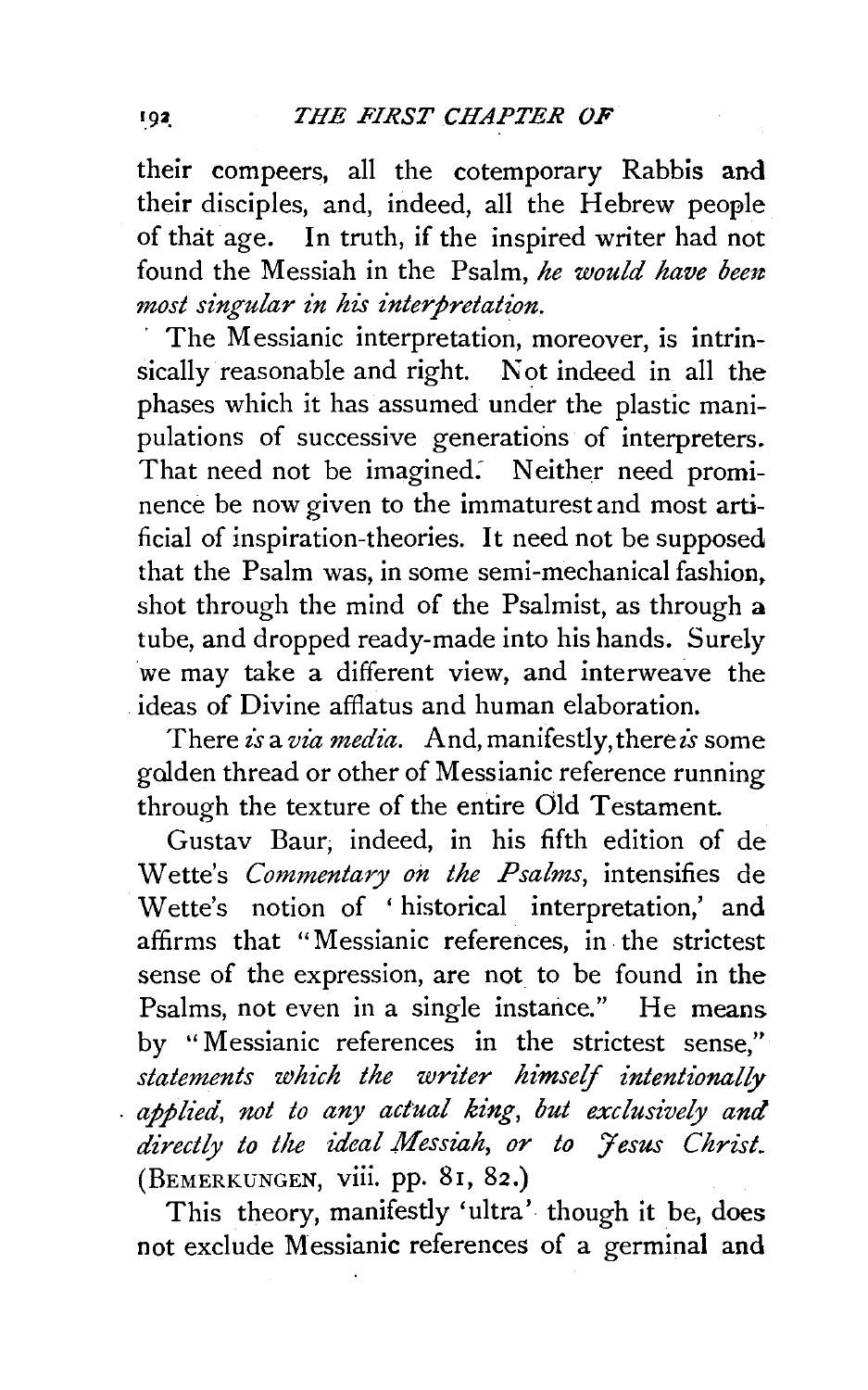typical description. But in what it does exclude, it imposes limits, in a manner that is entirely arbitrary, on the Hebrew Psalmists. Doubtless there must have been conditions—not only such as are common to generic humanity, but also such as were peculiar to their particular time and circumstances-which bounded the range of their ideal conceptions. It should be readily admitted, for instance, that the representations in the Psalms of the royalty of the Messiah, were cast from the moulds of the existing royalty of David, or Solomon, or some other conspicuous monarch of the Davidic line. Whatever was glorious in these kings, or in their kingdom, would furnish scaffolding for the conception and representation of the peerless glory of the ideal King and his ideal kingdom. When wars, too, were actually waged ; and when disloyalty and revolt were actually nipped in the bud, or else, when maturer, were actually punished with an overflow of desolation ; all such events would contribute their shadows and shapes to give form to the conceptions in which were depicted the wilfulness, recklessness, thanklessness, folly, ahd doom of the enemies of the ideal King.

It should likewise be admitted, that, as the prophets themselves who prophesied of the grace that should come, " inquired and searched diligently what, or what manner of time the Spirit of Christ, which was in them, did signify" (I Pet. i. II), so there might be, and would be, many premature anticipations; and, founded on these, there might be immature features of representation.

Nevertheless, it is entirely arbitrary to assume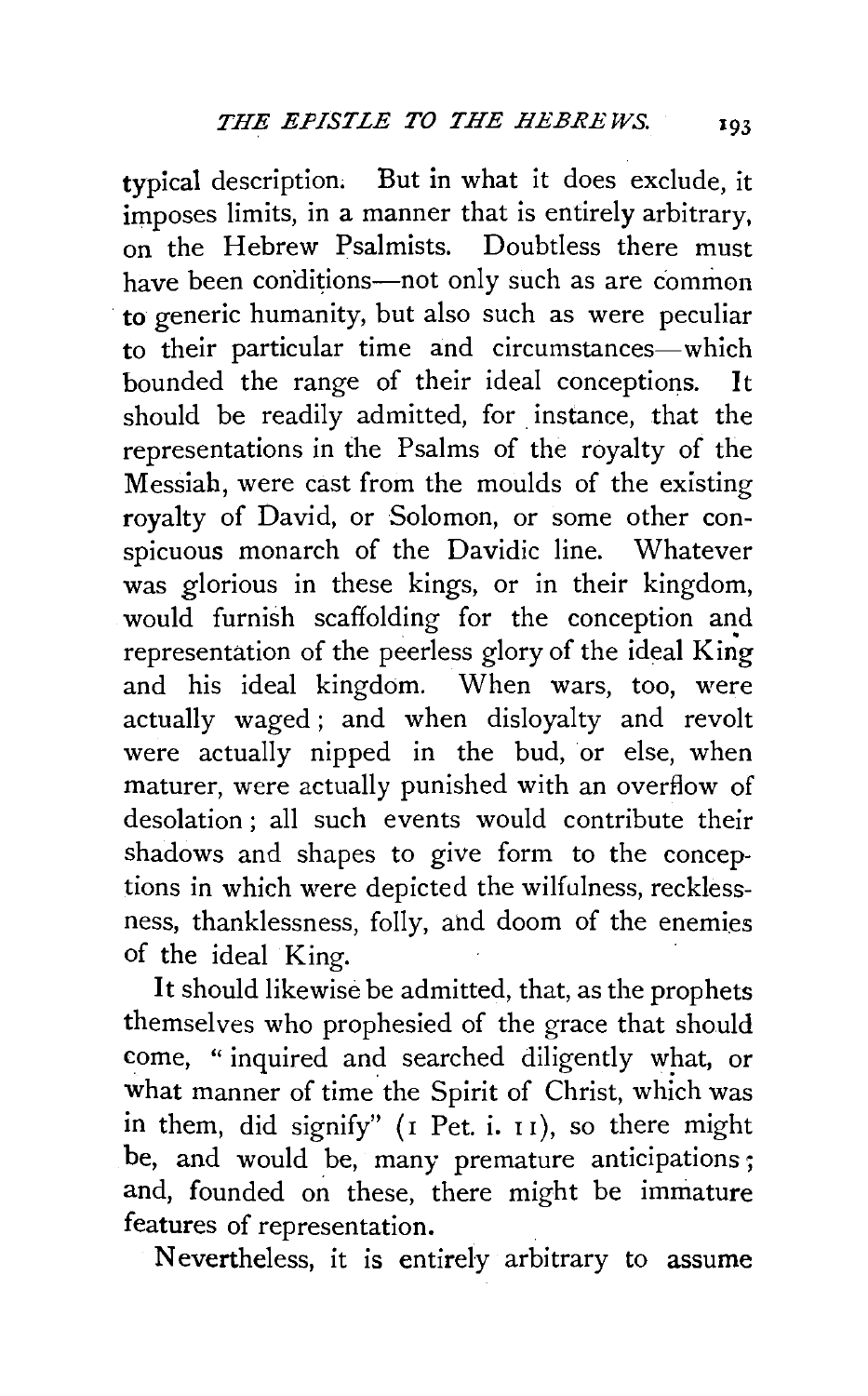that no Psalmist ever could, or ever would, conceive and work out a designedly Messianic Psalm. Why, even on the most meagre theory of inspiration, should such a limited idealism be postulated ? Why should such a Psalm be deemed incredible ? Who has a right to say that the wings of the Psalmic bards were so feeble that they could never soar into the empyrean of the purely ideal future ?

We look upon the Second Psalm as intentionally and ideally Messianic. The rapt poet, while meditating on some actual eruption of the spirit of revolt among the peoples who had been subjugated by the armies of King David *(comp.* 2 Sam. viii. 1-14), felt his spirit stirring with unwonted emotion, and by-and-by winging its flight into an ideal region. Not David alone was liable to the vicissitudes of political restlessness and insubordination. It was not wonderful that he, with all his private and public imperfections, should meet with difficulties of opposition and ingratitude. Would it be otherwise when the ideal King appeared? Or, would even He have to meet with similar difficulties ? Is sin so infatuating? Are sinners so unreasonable ? A vision, dark and lurid, passed before the eye of the seer. Nevertheless, all the mad machinations of the restless and reckless will be baffled. The throne of the King of kings will be established. The persistently rebellious shall be swept away with " the besom of destruction."

Such is the purport of the Psalm. Ewald justly says of it, that in " elegance and polish " it excels all the other Psalms in the Psalter. But he is of opinion-as are likewise Hupfeld and Delitzsch-that David was not the writer. "The colouring of the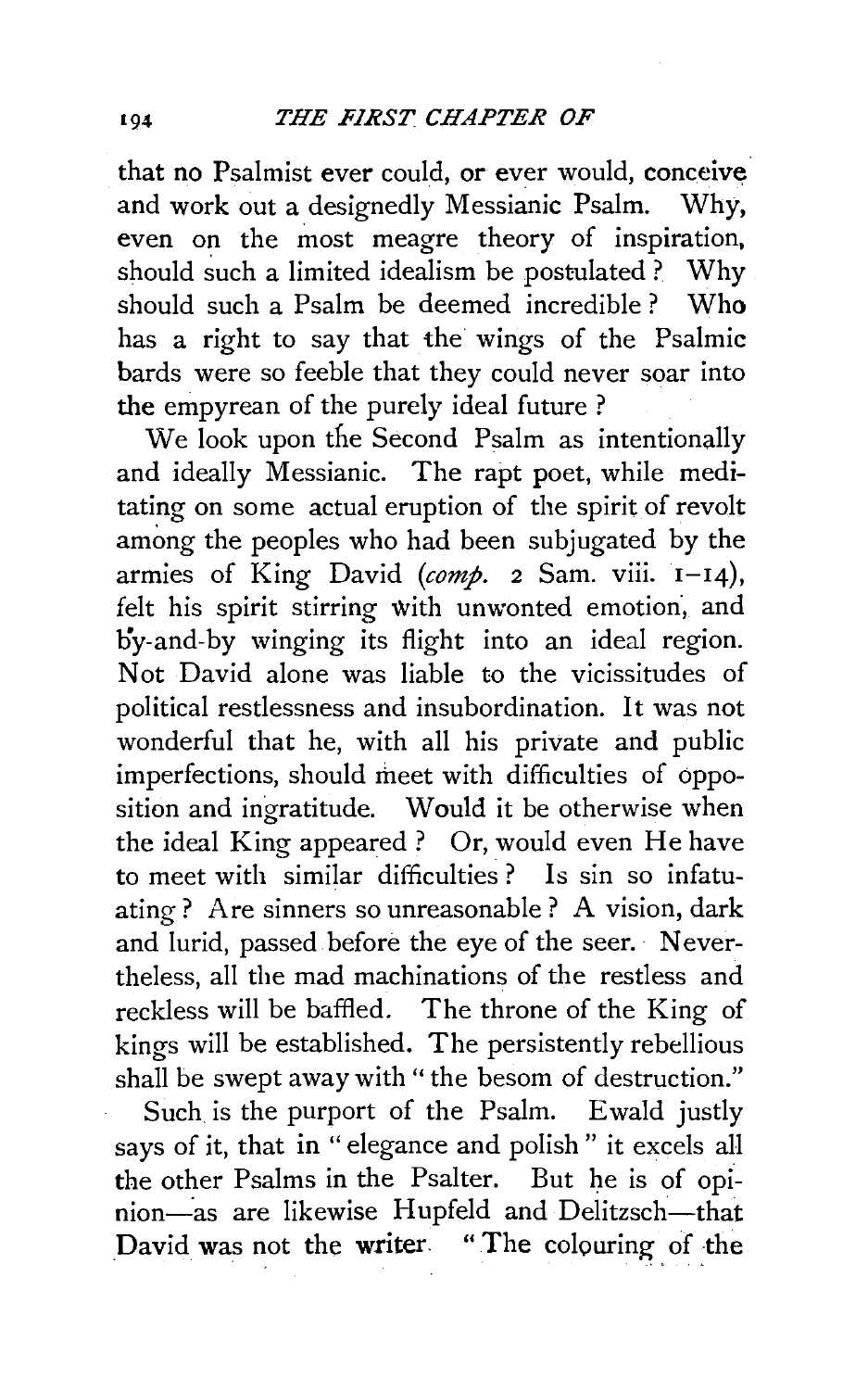language is different ; the flow of thought is easier and more symmetrical ; the *tout ensemble* of form is more polished." *(Die Dichter des Alten Bundes*, 2 h. p. 74.) We venture to differ. When the Apostles expressly speak of David as the writer (Acts iv. 25), we should only in the last extremity have recourse to the idea that they merely echoed the popular assumption. Is it not more likely that they echoed the language in which their Lord had spoken? And the very fact that the Psalm is placed first, after the introductory one, in that subdivision of the Psalter  $(i.-x)$  which is emphatically Davidic, is probable evidence that the Collector regarded it as David's own, and perhaps also as David's masterpiece.

If so, then it would be David's own experience of insubordination and revolt that would· furnish the 'occasioning cause' of his Messianic musing. Nothing is more natural. And the address of the Divine Father to the peerless King, quoted by the writer of the Epistle to the Hebrews, would be wrought into its idealized form, out of the material furnished to David. when God, through Nathan, said in reference to his successor, " I will establish the throne of his kingdom for ever : I will be his father, and he shall be my son " (2 Sam. vii. 13, 14). King David's mind, as it seems to us, was the natural mint in which such a Psalm should have been coined. Scarcely could its imagery have been struck from any other die.

In the words of the Divine address, as they stand both in the Letter-writer's Septuagint-Greek, and in the  $H$ ebrew original,—

> *My Son art thou,*  I this day have begotten thee.